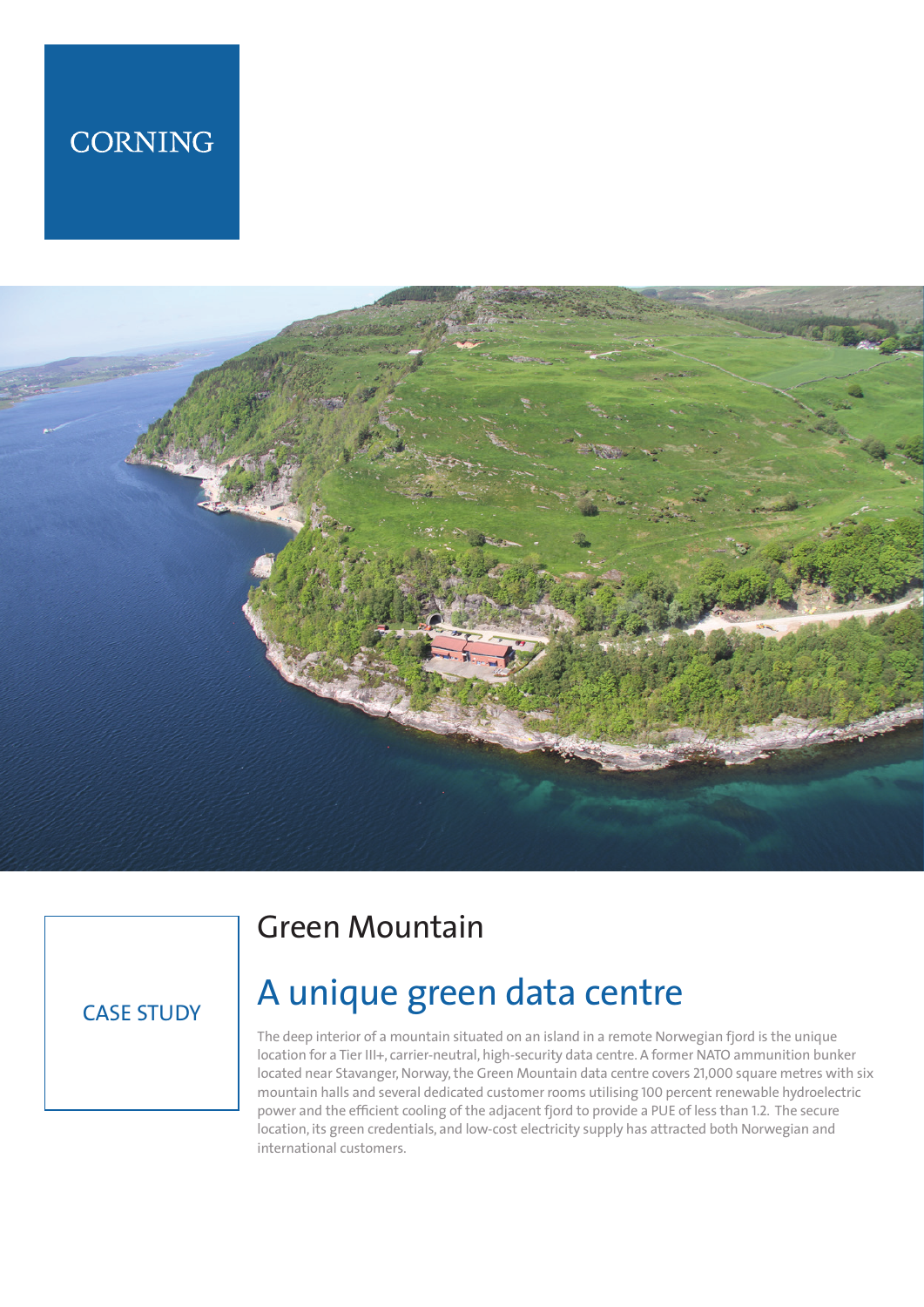

Green Mountain was chosen by a major Norwegian company to host their data centre equipment because of its low energy consumption, cost-effectiveness, high availability, and connectivity with other parts of Europe. Having already supplied Green Mountain with Corning solutions for its meet-me rooms and internal infrastructure, Corning's authorised distributor Anixter was asked to tender for the provision of a new cable infrastructure to support the hosted solution.

### **The Challenge**

The project necessitated rapid implementation so that Green Mountain could promptly hand over the multiple server room infrastructure to its client. As such the optical cabling components needed to be delivered to site within two weeks of the order placement and followed by immediate installation. The unusually tight and aggressive timescales placed on this project made it tough to meet by any standards. Following a review of the submitted tenders, Green Mountain was assured that Corning's commitment to fast delivery of products and its reputation for innovation and quality solution, together with Anixter's local expertise, meant that the project requirements could be met with the best available solution.

#### The Solution

Anixter proposed the provision of a Corning structured cabling solution designed to provide cost-effective, flexible capacity. This solution could also accommodate the essential rapid deployment, high scalability, and reliability characteristics that support service longevity. The solution included:

- Modular pre-terminated cabling with fast shipment of cabling components to site providing rapid time to operation for the customer
- Provision of Corning's EDGE™ cabling system with highdensity, MTP® connections enabling the fibre optic connectivity to scale to thousands of ports
- Low-loss Corning® ClearCurve® OM4 multimode fibre cables to support high-performance computing and future higher speeds with maximum reach

The deployment of a fibre-rich cabling infrastructure in the facility is perfectly adapted to the energy efficiency needs for Green Mountain. Firstly, the lower power consumption of optical transceivers and the fewer number of switches required in an optical system results in potential energy savings over copper equivalents. Secondly, the high fibre counts and low profile of optical cable provide as much as 30 percent reduction in physical cable and rack space, keeping void space clear of congestion and avoiding possible cooling energy losses.

In addition to the predominantly fibre solution, Corning also provided FutureCom™ EA pre-terminated cables to support 10 Gbps speeds over Cat.6 copper cable.

### **CORNING**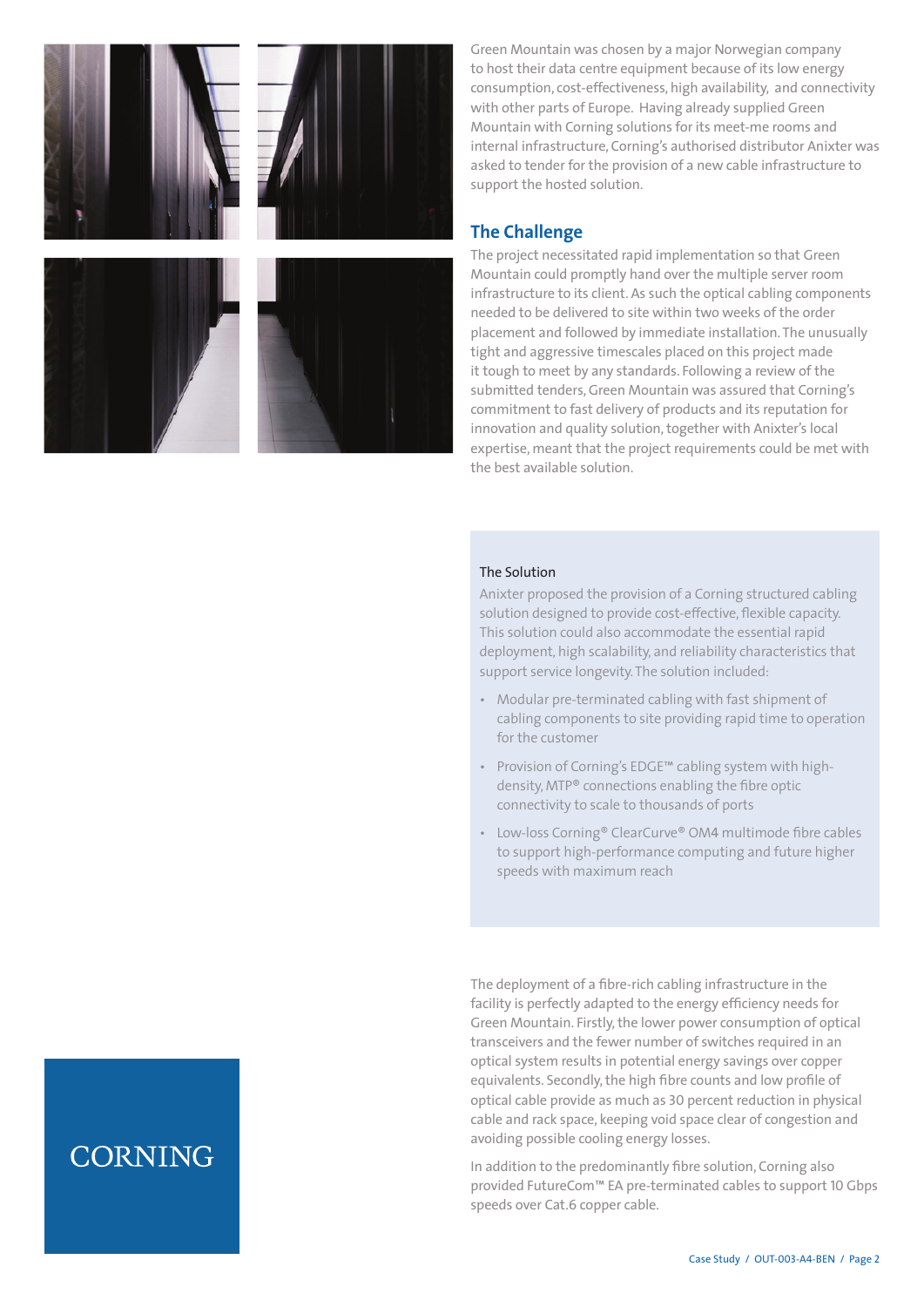### **Rapid delivery and deployment**

Corning worked closely with Anixter, who provided the design and planning of the cable installation, including cable routing and cable measurements, enabling the expedited manufacturing process to begin. The logistics of the cabling project was significant with 10,470 fibres required to support 5,235 ports in multiple server rooms. Corning impressively achieved the required two-week order to delivery target for the cabling components. Plus, the innovative plug and play capabilities of the Corning solutions helped facilitate rapid installation of the cabling, following in quick succession to the installation of racks and other infrastructure. Similarly, the FutureCom™ copper cabling solution was supplied as factorytested, pre-terminated plug-and-play connections which also saved on installation time.

The use of 100 percent factory-tested pre-terminated cabling was very important as this provided consistent quality to ensure high system performance and a highly reliable network for its customer. The high-density, factory-terminated and-tested modular solution enabled the installers to connect cabling components faster and more easily. The MTP connector-terminated cabling provides lowprofile, high-fibre-count trunk cables allowing for quick routing and deployment between zones, server rooms, and switch locations.

*"Corning impressively achieved the required twoweek order to delivery target for the cabling components. This fast track implementation of the cabling solution enabled Green Mountain to quickly hand over the server room infrastructure to a highly satisfied client. Subsequent success has followed, with Corning's optical fibre solution being implemented for further valuable co-location clients."*

Tor Kristian Gyland, Chief Operations Officer

The approach also supports flexible provisioning for future expansion of customer needs. Most importantly, the cabling trunks can be quickly added and easily routed to new racks without disrupting operations. With such high capacities, the EDGE cabling solution offers flexible modular patch cord/connector access while achieving a high port density. Once installed and operational, the system is able to provide easy access to allow moves, adds, and changes (MACs) to happen quickly and without disrupting the daily operations of the data centre.

### **High standards and high performance**

Green Mountain chose to standardise on the best available multimode fibre cable using ClearCurve bend-insensitive OM4 fibre cables. The deployment of OM4 optical fibre provides a high-end cable solution that supports service longevity. It has the capability to support increasing capacity, higher-performance servers, and storage that drives the need for higher networking speeds over the infrastructure during the life of the data centre. With OM4 cable in place, data speeds of 100 Gbit/s can be supported on cable distances in excess of 100 m. Bending of cables is commonplace as MACs are made within the data centre over its life span.

By using the ClearCurve cable, the risks of bend-induced loss that can impact the reliability of systems can be mitigated ensuring unscheduled downtime is avoided.

#### **Conclusion**

Enterprise IT departments are under extreme pressure to deliver projects faster than ever with the need to meet tough timelines for production systems. A key factor for Green Mountain in choosing the Corning solution was the ability to deliver the cable infrastructure products in a short time frame. Structured cabling solutions tie together the switches, servers, and storage and need the agility for rapid, as well as modular and scalable, implementation. The need for fast and flexible provisioning is now becoming expected within the industry.

Advanced developments in fibre cabling solutions from Corning are making everything faster and easier for data centre managers and their installers to reliably perform important cabling tasks. Corning controls its own supply chain and has invested in fast delivery to ensure customers like Green Mountain obtain the solutions they require in the most rapid timescales achievable. Corning has built on this with strong delivery responsiveness through its FastShip and FastConnect programmes.

Corning Optical Communications' reputation for innovation and quality is focused on delivering long-term, future-ready return of investment as well as immediate time and labour saving benefits. Plus the innovative cabling technology plays a significant role in facilitating the growing needs for higher speeds, high performance, and high-density.

#### Demonstration Capability

Following the successful provision of the cabling infrastructure for Green Mountain's client, Corning provided a cable infrastructure demonstration capability for use in their welcome centre. This enables Green Mountain staff to explain the cabling options that are available to potential customers.

The demonstration cabinet is configured with a combination of Corning's EDGE and PCH products along with a Cisco Nexus 7000 switch; a typical high-end system found in the data halls. The facility promotes the benefits of the EDGE high-density and advanced optics portfolio, as well as the copper Cat.6 (S250) and Cat.6A (S500) products..